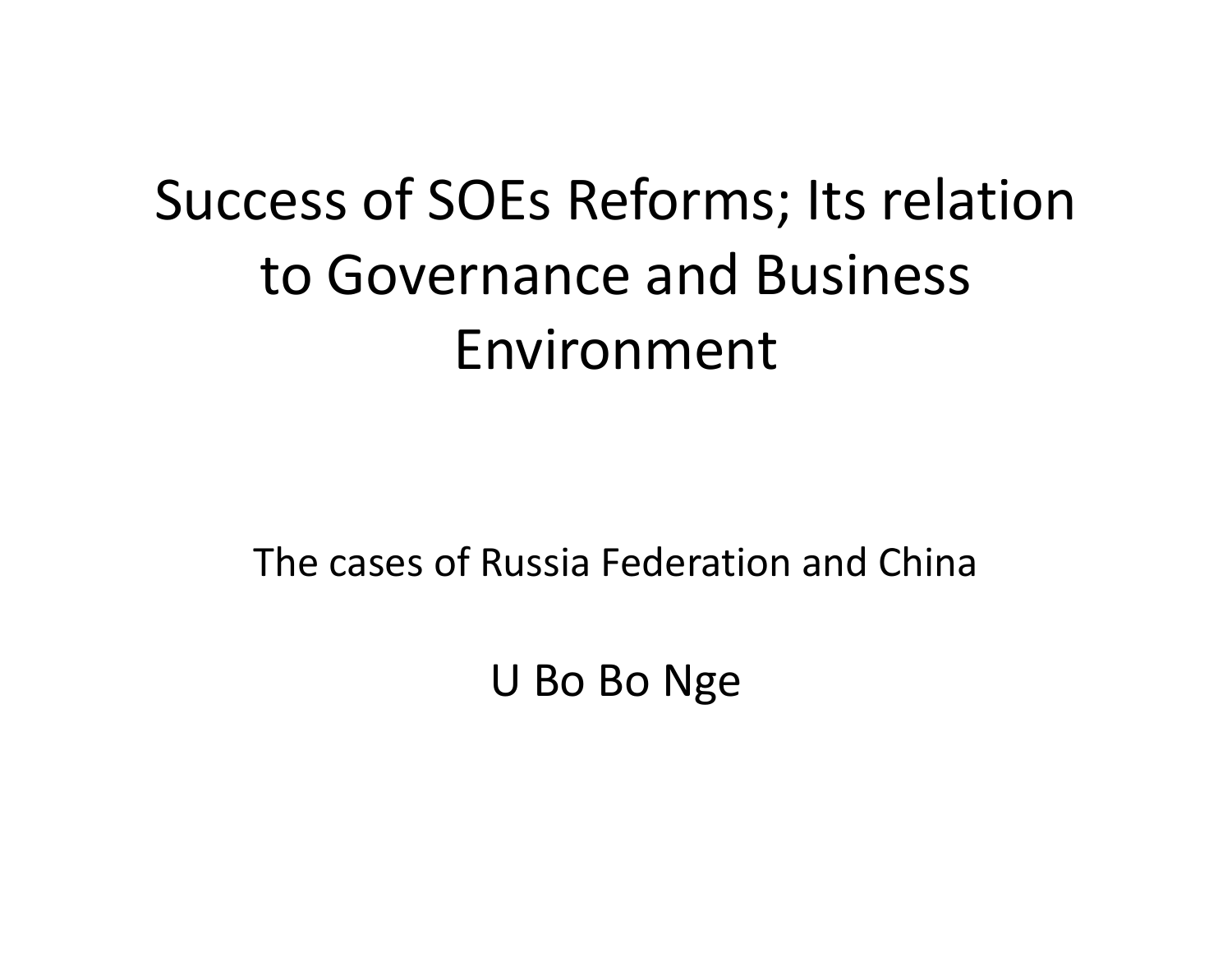### **New Economic Policy (NEP) in 1920s**

- Encouraged private trade of agricultural surpluses ; launched a gold-backed parallel currency; stopped forced placement of government bonds
- Nationalization of small-scale industry reversed. Mid-sized factories in the state's control leased out to private contractors on the basis of fixed payments to the state.
- A substantially lower tax-in-kind system than the requisitioning of grains under war communism installed.
- Results: production picked up, and inflation was down [By September 1923, about 75% of retail trade was conducted privately. By 1925, both agricultural and industrial output had recovered strongly (Turley 2010, 24–28)].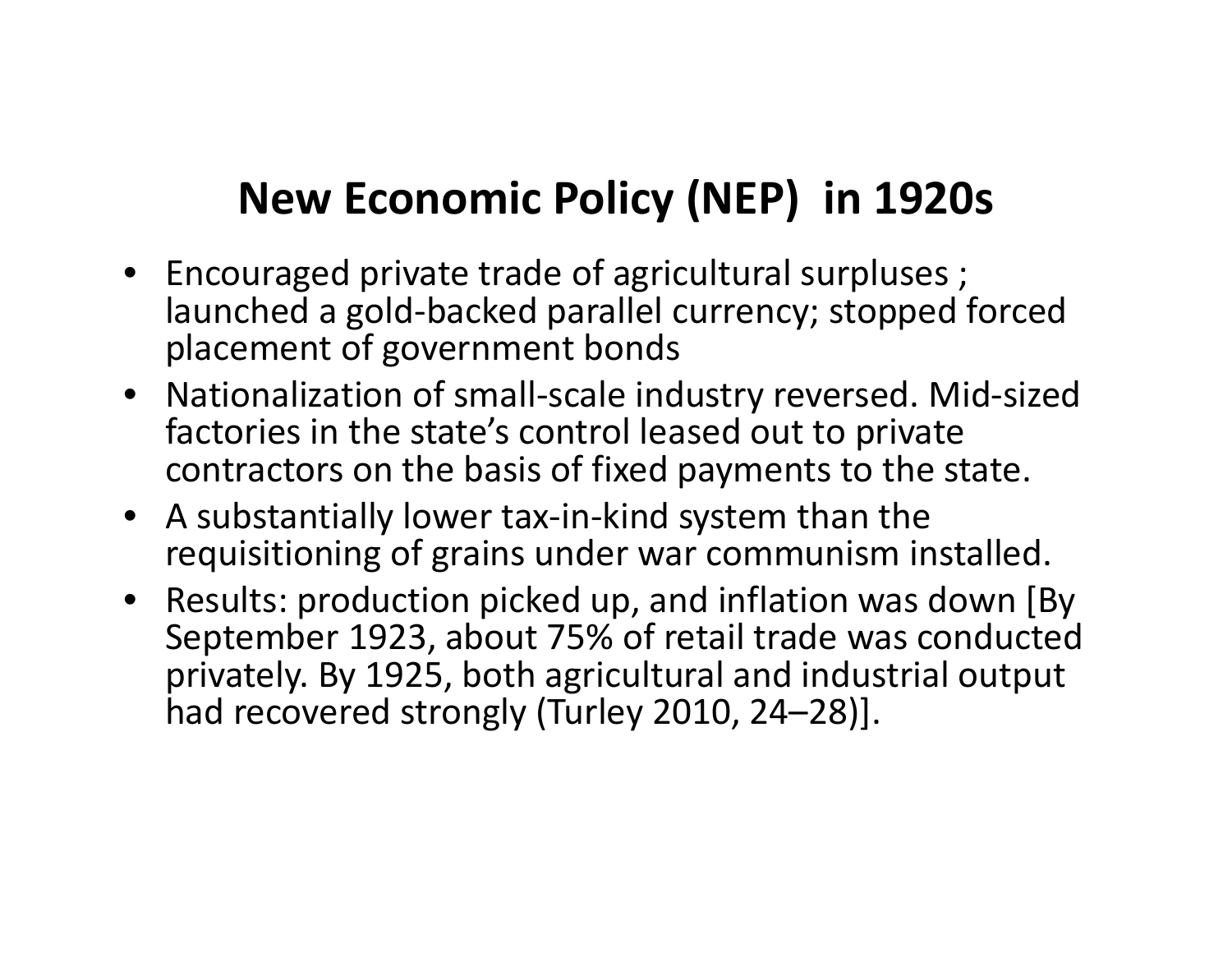## An Example of Gorbachev's Tepid "Reforms"

• Gorbachev in his 1985 creation of state quality control board (*Gospriemka*)

-announced individual enterprises were allowed to make their own business plans and make production decisions.

• However, a system of state orders (*goszakaz*) took the place of the old system. The state still controlled all raw materials and inputs necessary for the production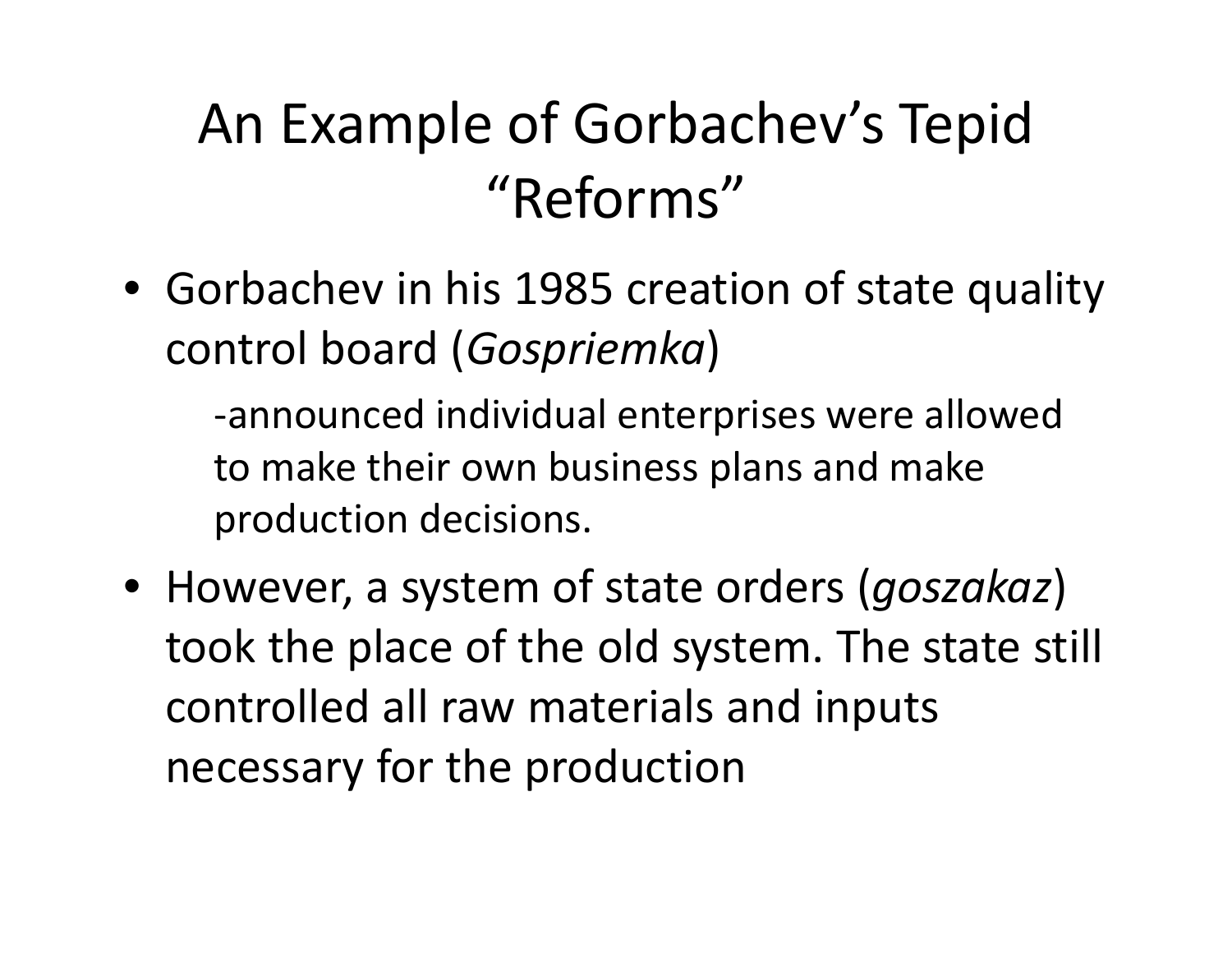### **Yeltsin's Political, not economic, Agenda**

- Yeltsin's administration privatization: a mean to create powerful business owners to bulwark his hold on the power (not for laying a foundation for the market economy and creating a middle-class)
- Yegor Gaidar on Yeltsin's massive privatization: "In my opinion, the major motive at that moment was a political one, connected with providing stability and not allowing the return of the Communists to power"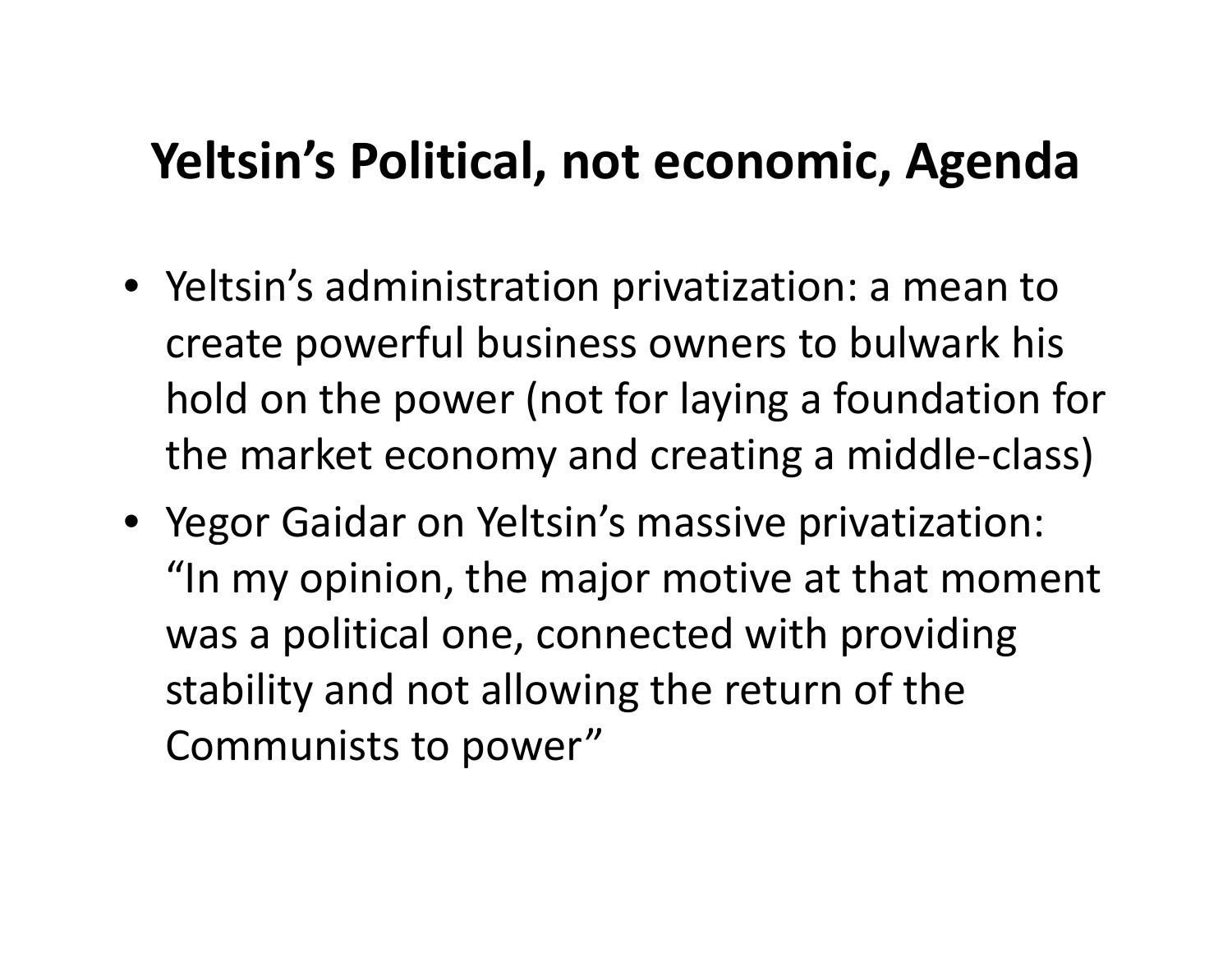#### **Yeltsin's Political, not economic, Agenda (Continued)**

- Anatoly Chubias, Deputy Prime Minister of Russia in 1990s (in charge of the sale of the state assets):
- "…I need to find something, especially in view of the future election…P*rivatization at that time*, *and the whole of privatization until 1997, was not the economic process*. It was the process of fighting with Communists, getting each company just sell to the private owners who kill the Communists" (Chubias 2000. Italics added)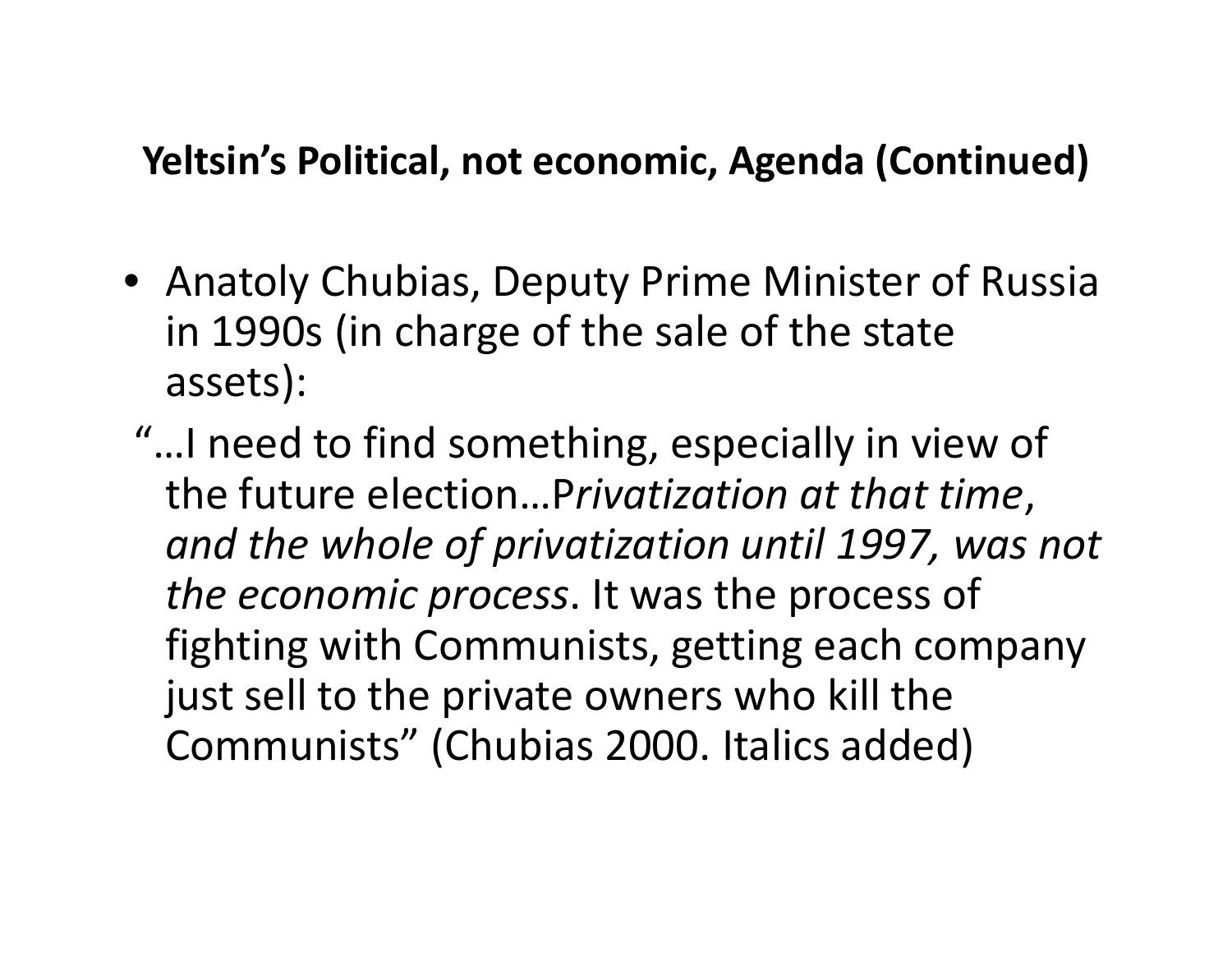### **Economic Reforms in Russian Federation**

- Lack of consensus on the *ultimate purpose* of the reform among the powerful groups
- Devoted their resources and energies into eliminating the rival economic programs, chaotic transition occurred without coherent policies for the first ten years of reform.
- Against the Background of Loss of Traditional Revenue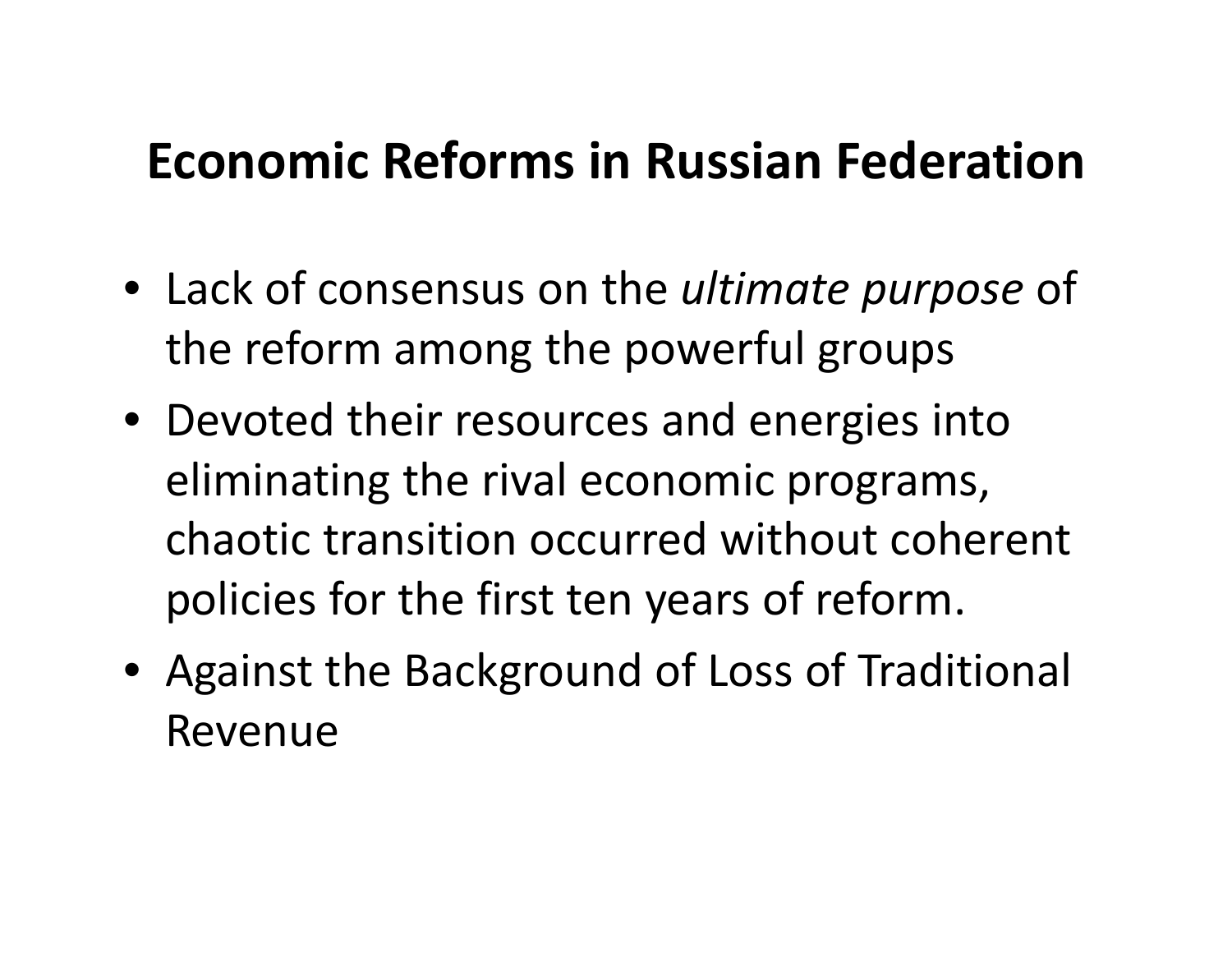## Russian Voucher Privatizations

Mode of privatizations (World Devt. Report 1996)

- Sale to outside owners
- –Management-employee buyout
- – $-$  Equal access voucher privatization
- $-$  Spontaneous privatization
- "Loans-for-Shares" deal: Sale of highly valuable stateowned natural resource firms at rock bottom prices in mid-1990s to a select group of businessmen (financiers of Yeltsin's election campaigns)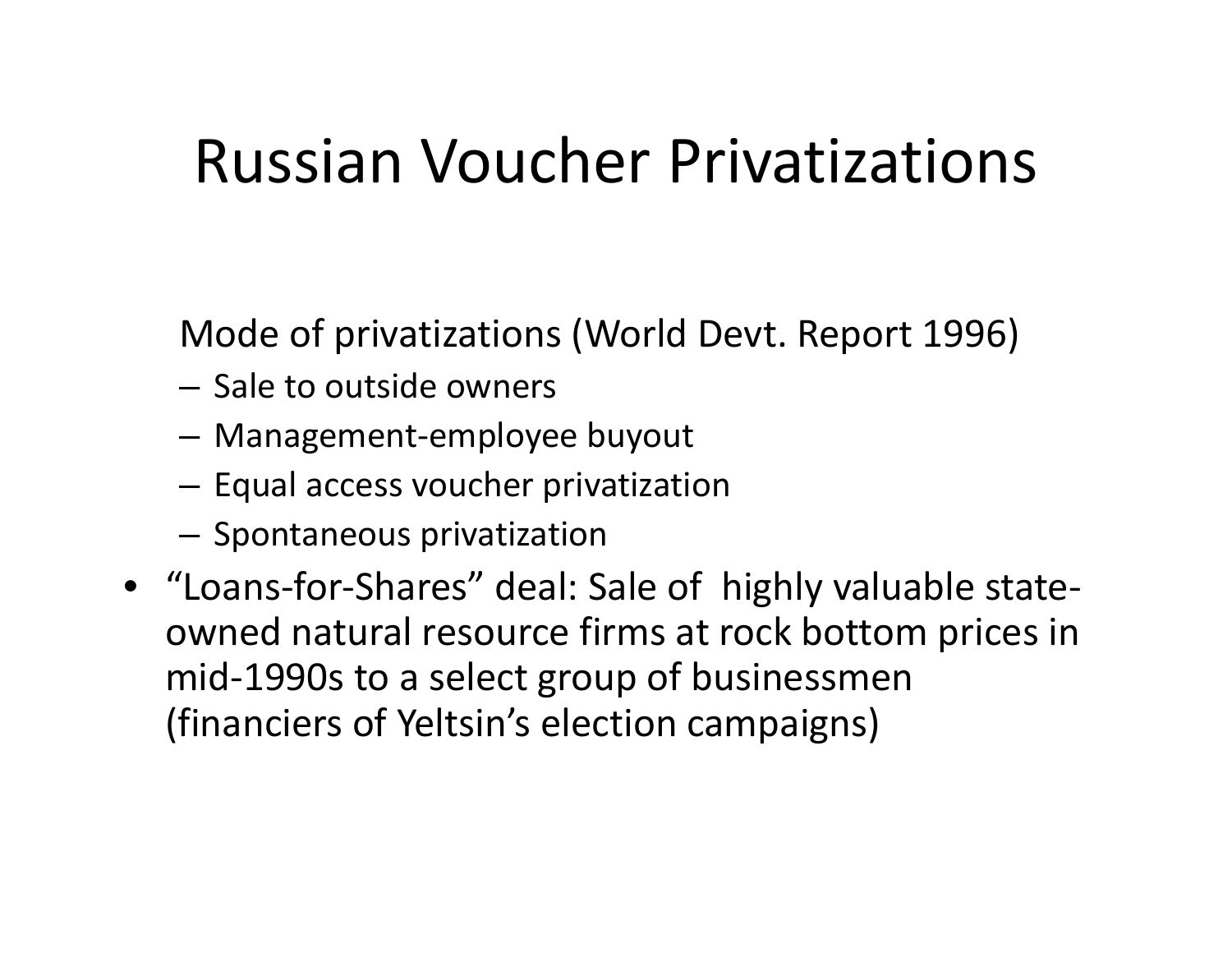#### **Source of revenues in planned economy**

- In a planned economy, the state planning bureau determined the desired physical output level
- Using statistical properties of input output relationships, the Bureau
	- – $-$  derived production matrixes
	- –– solved for the required inputs (machinery, raw materials and human labor);
	- –– Set prices of inputs and outputs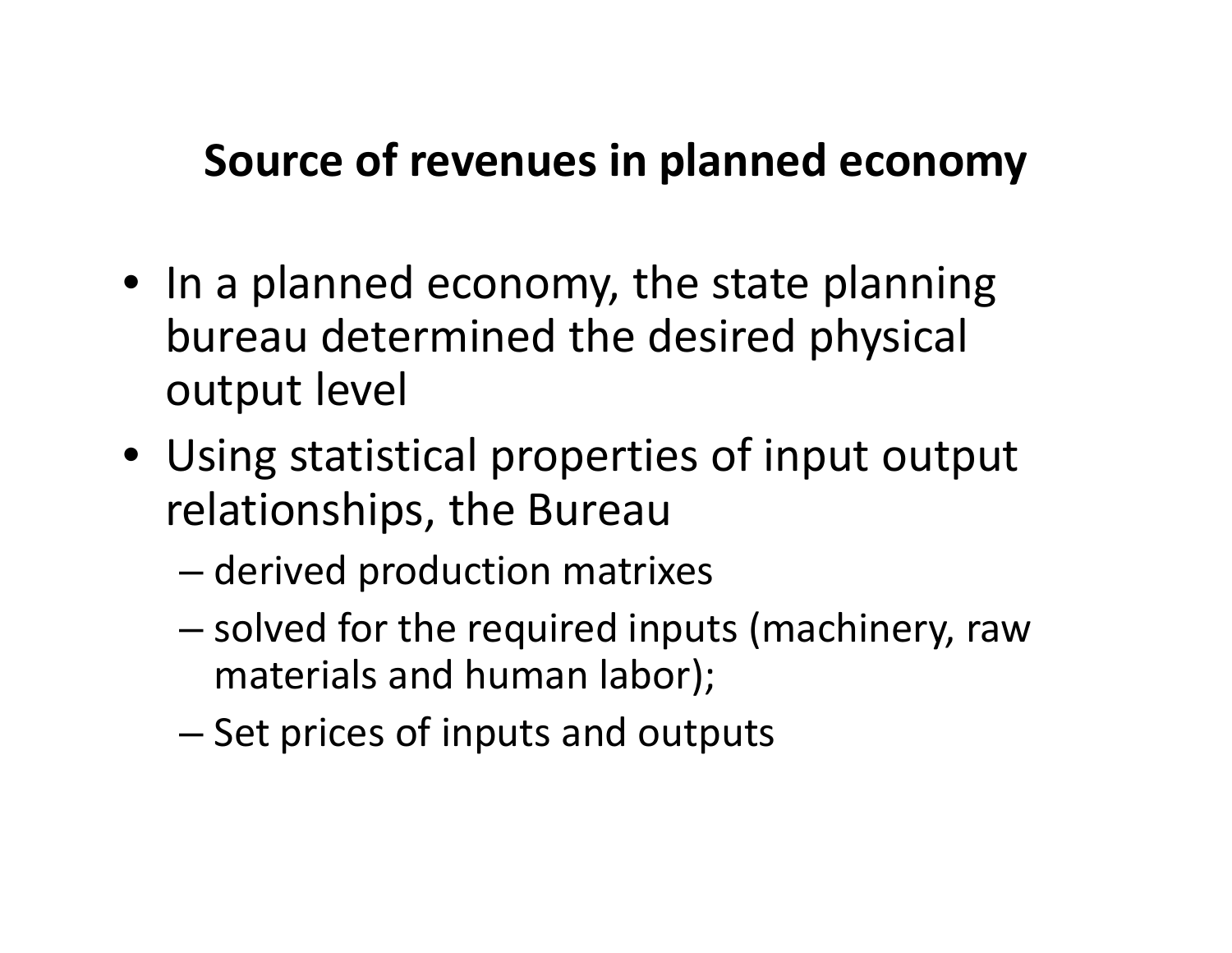#### **Source of revenues in planned economy (continued)**

- output of one industry =input for the other
- • the whole planning system was defined in terms of material units (ton of coal and steel).
- The role of financial system: to mirror the physical targets with budget allowances (credit), performing accounting ledger book functions.
- No role of taxes! Budget revenue came from appropriating the profits of state-owned enterprises (the state's revenue =  $\sim$ 50% of GDP up until mid-1980s).
- Only 91 tax inspectors in the Department of Main State Tax Inspectorate (MSTI) of Soviet Union Ministry of Finance.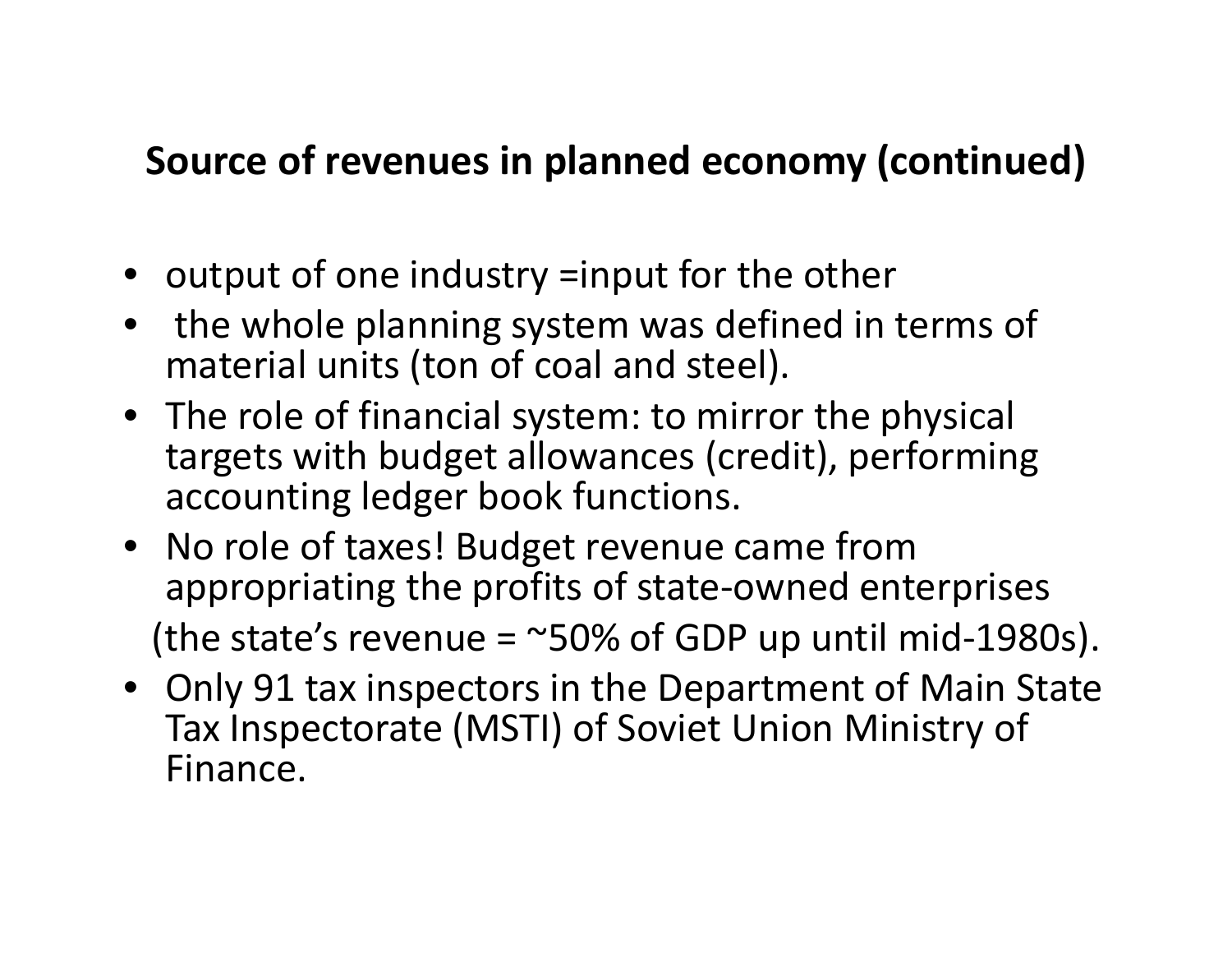### **Coping with the Loss of the state's revenue during the transition**

- Failure to establish the tax system preordained the state to resort to liquidating of state assets
- Taxing by inflation : v. high and unpredictable inflation (reaching over 2,500 percent annually)
- Borrowing through short-term treasury bonds issuance with dire consequences (Defaults) for general transition process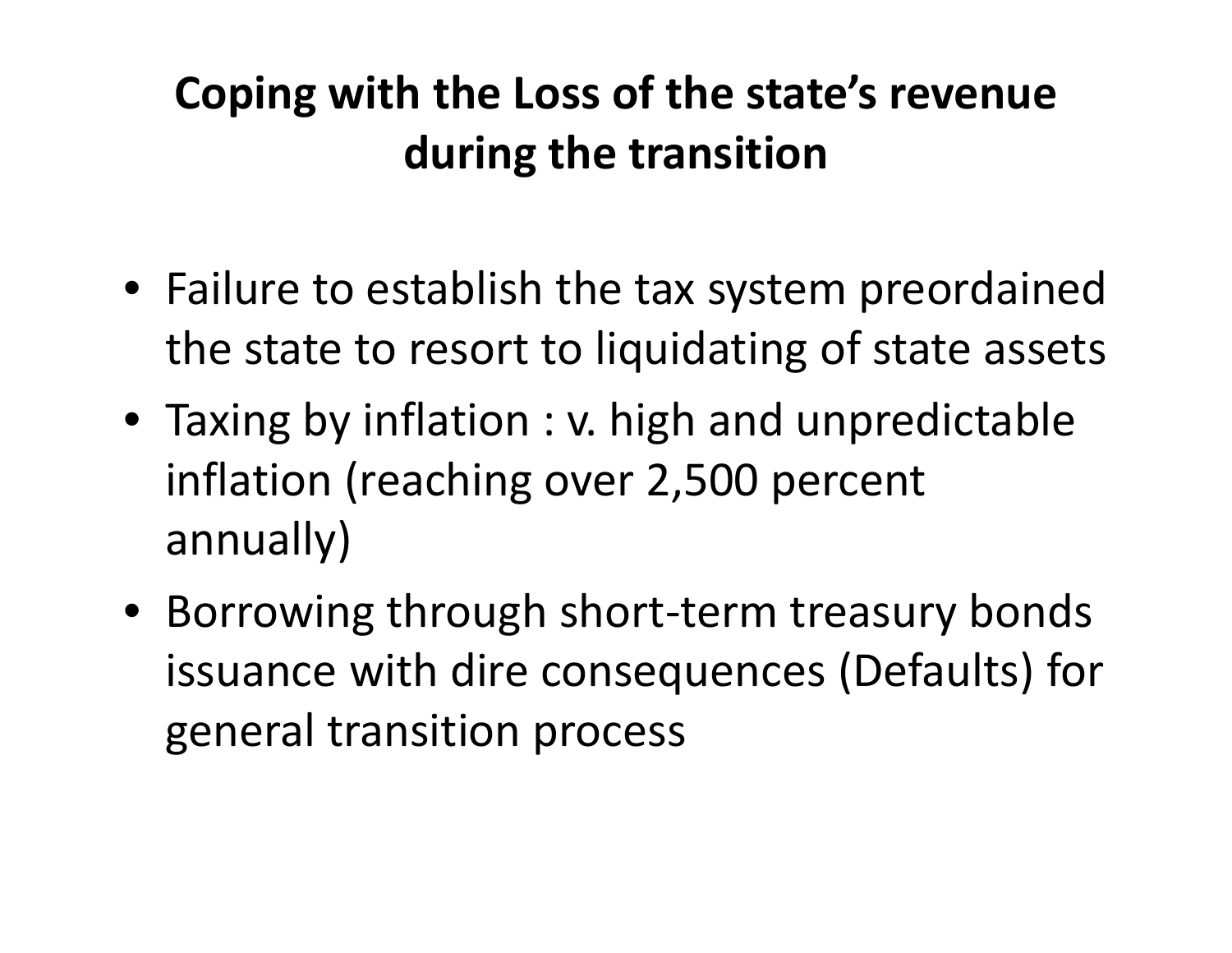## Chinese Economic Reforms

- Agricultural origins of Chinese reforms
- Decollectivization, Household Responsibility System and Emergence of Township and Village Enterprises (TVEs)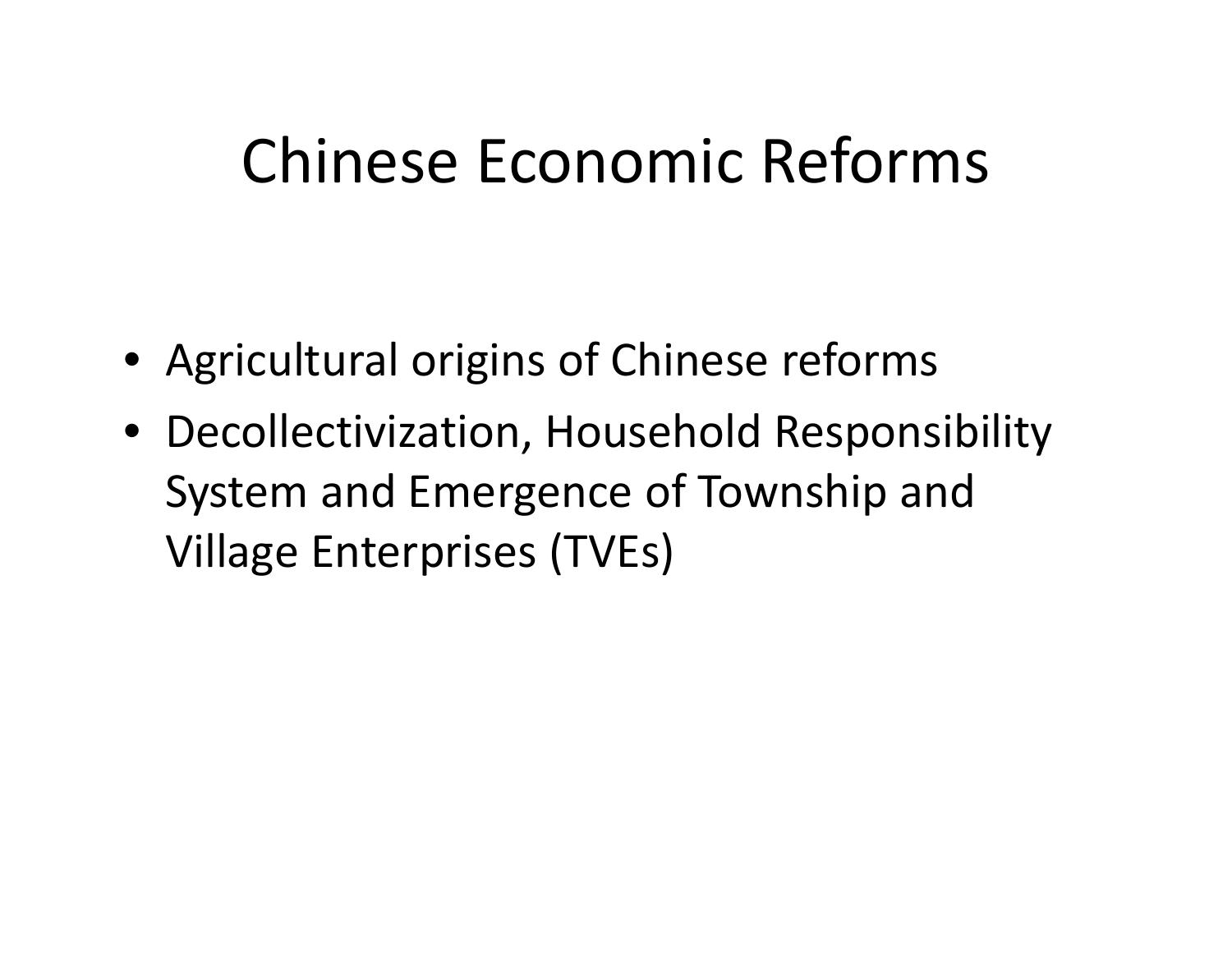## Chinese approach to economic reform

- Deng Xiaoping reminisced in 1987 on the emergence of TVEs:
	- "All sorts of small enterprises bloomed in the countryside, as if a strange army suddenly appeared from nowhere…[The rise of these startup firms] was not something I had thought about. Nor had the other comrades. This surprised us"
- Chinese policy makers did not optimize their choices after having all relevant information they needed, as many economists surmise in theory.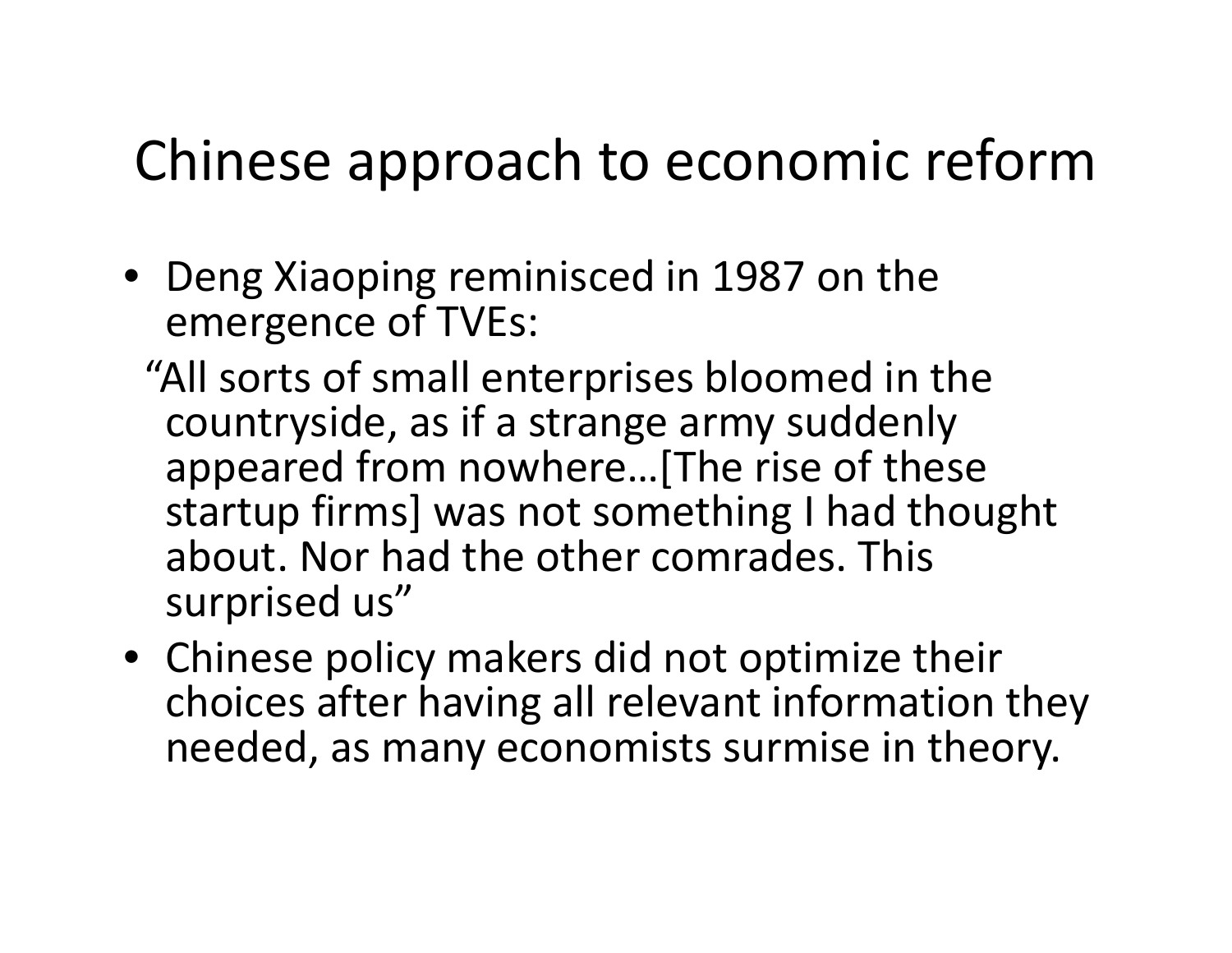#### **Loss of revenue streams, but no upshoot in deficits**

• The central government's revenue declined

from 34.4% (1978), to 12.7% (1994) of GDP

- budget deficit remained ~2% to ~2.5% of GDP from 1978 through 1994, except in the year 1979
- From 1986-1994, the PBOC's transfers to the SOEs : from 2.4% - 3.2% of GDP
- Hofmann 1998 : from 1986-1994, consolidated government debt = from 4.9% to 5.7% of GDP

(based on assumption of 80% -60% of loans was not repaid by the SOEs)

• Why was China able to keep deficit in this range?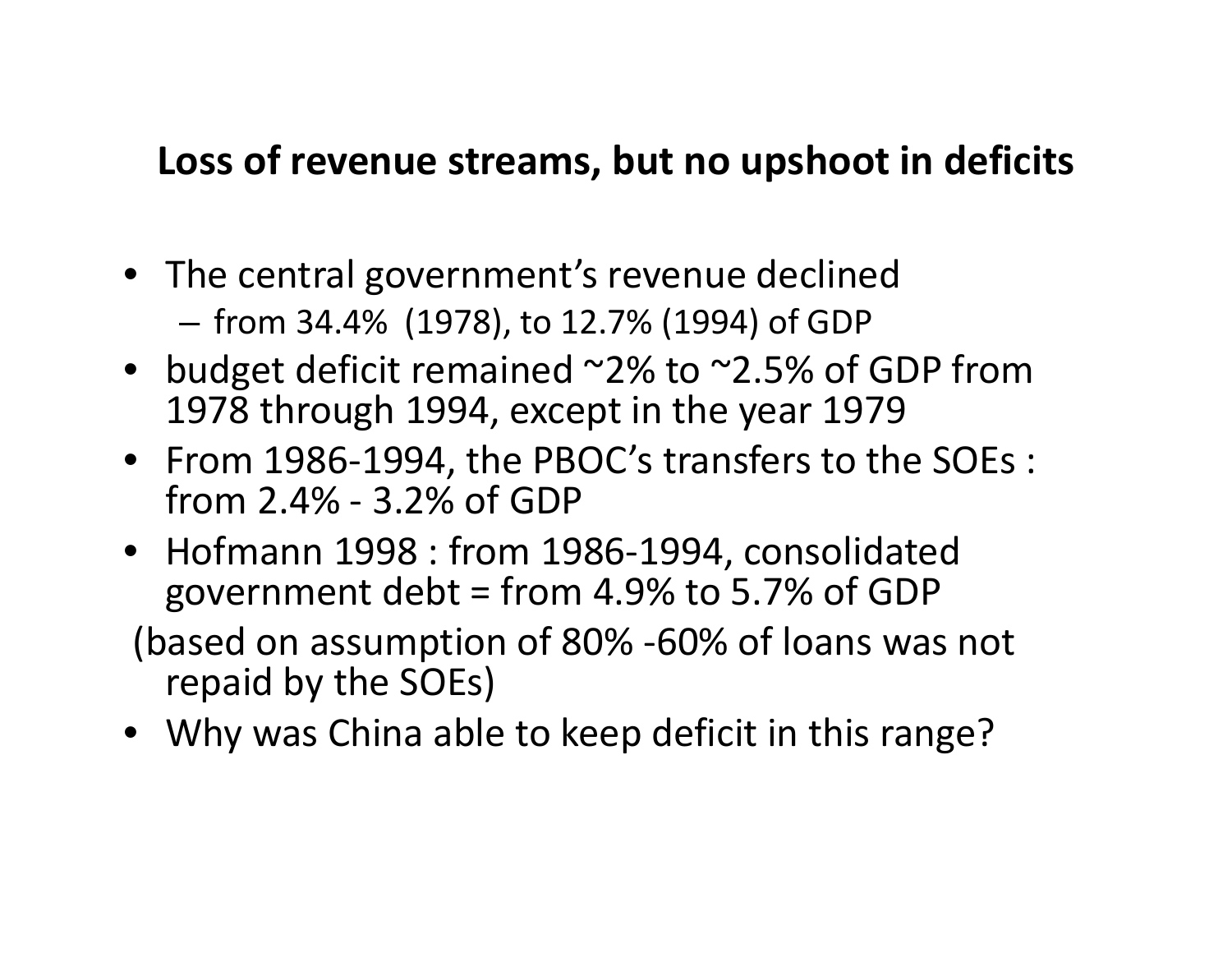#### **Chinese fiscal decentralization and its benefits**

- Decentralized fiscal system existed during the full planning period (1950-1978).
- State was gradually weaned off the appropriation of the profits of the state-owned enterprises
- the country's tax sharing system between the central government and provinces became a major reliable source of revenue for the state
- Conflicts always existed between the Chinese line ministries and the Chinese provinces, which had direct revenue sharing system with the central government.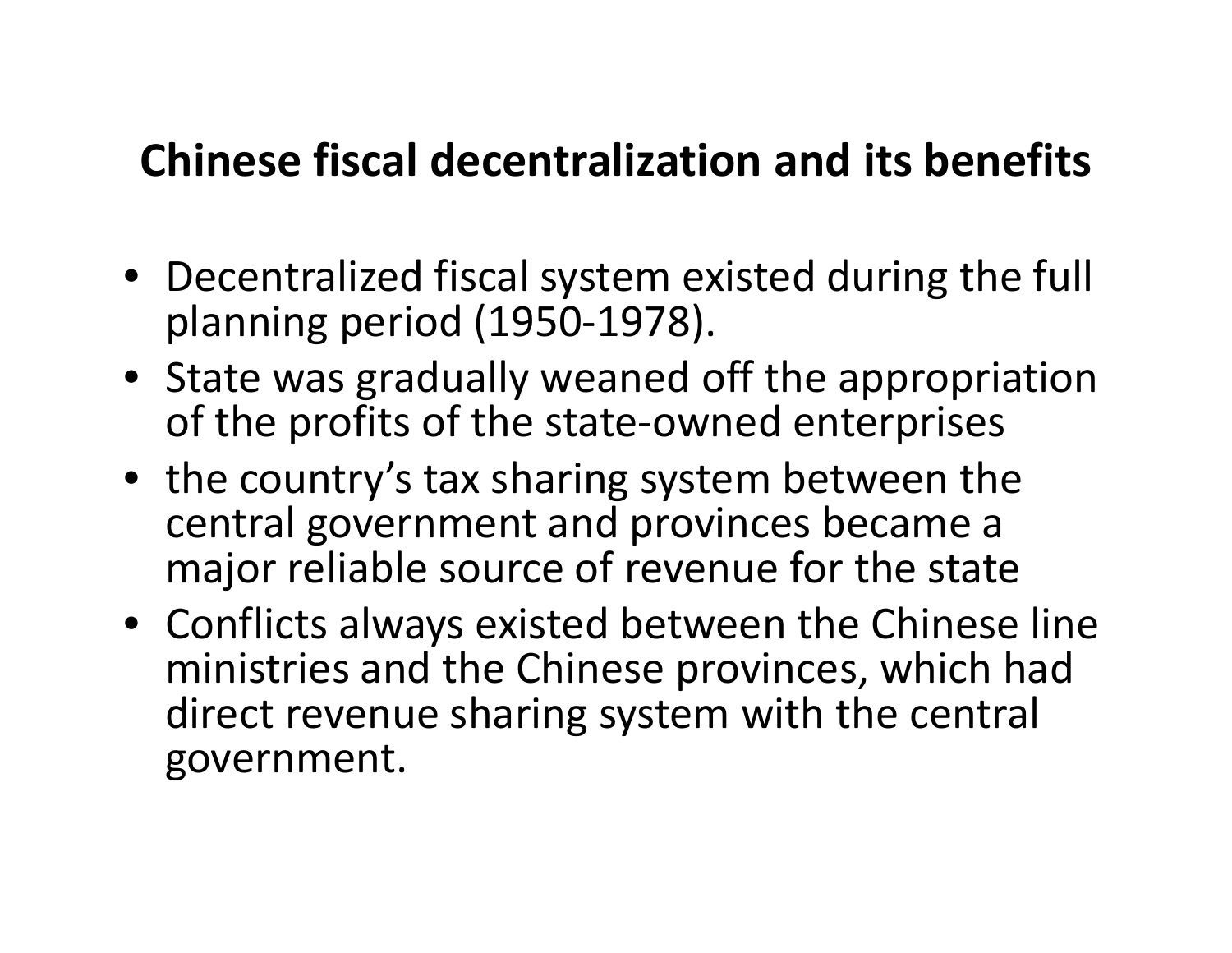# Juxtaposition: Russian vs. Chinese

- Soviet economy : run by line ministries. Soviet republics had little leeway in the centralized budgeting processes
- Conflicts always existed between the Chinese line ministries and the Chinese provinces
- Chinese Provinces had direct revenue sharing system with the central government. Many SOEs in China were under the control of local governments
- 3 cycles in Chinese centralization/decentralization : 1950- 1962, 1963-1973, and 1974-1978 (Increases followed by decreases in each)
- central government's share of revenue: fixed; the provinces retained the remainder $\rightarrow$  provided the provinces with stronger incentives to enlarge their tax bases.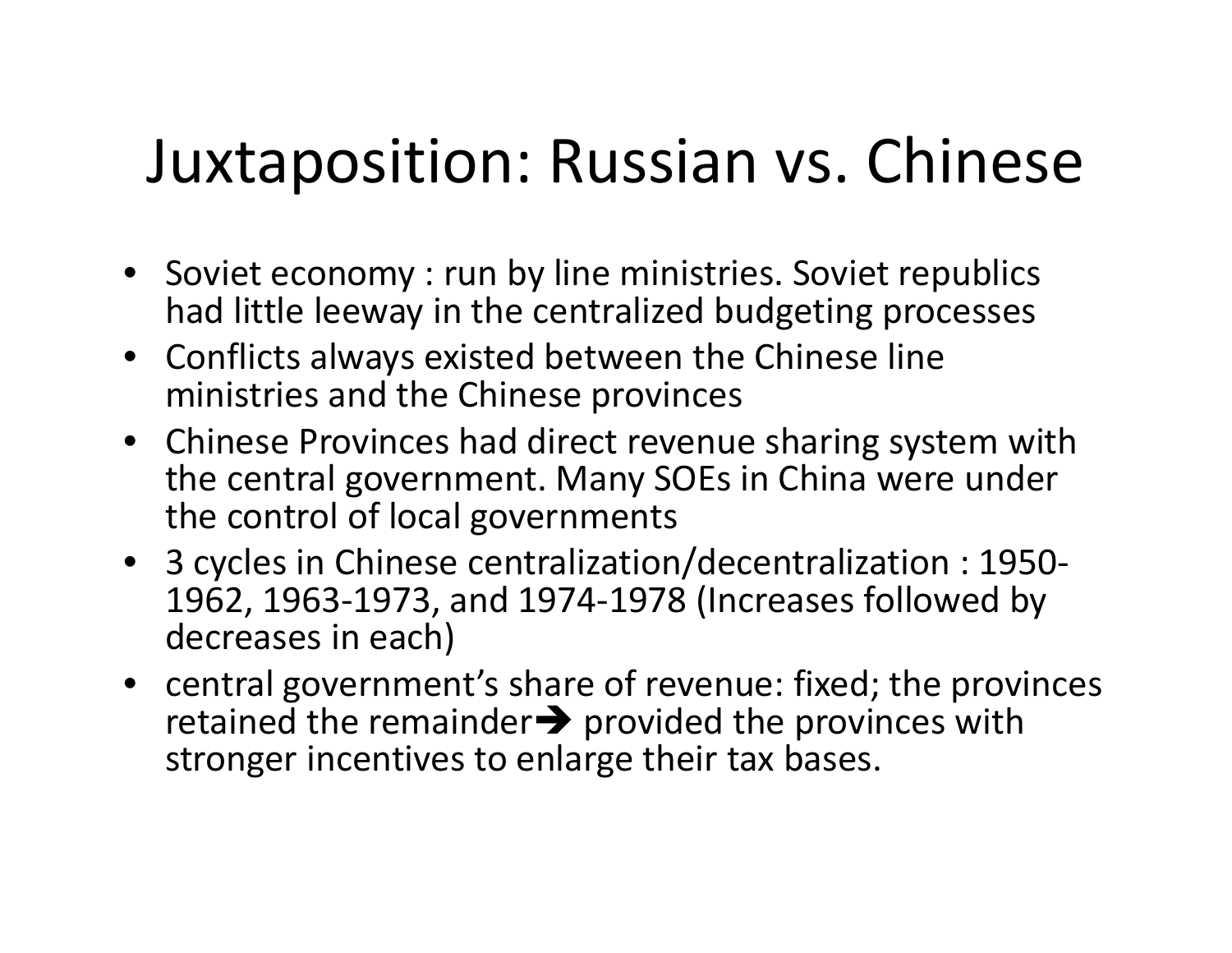#### **Juxtaposition: Russian vs. Chinese (continued)**

- Chinese Tax system : central taxes (principally special consumption tax and resource tax), local taxes (corporate and personal income taxes), and shared taxes (VAT)
- Russian tax *collection:* Fully centralized.
- Russian republics reliance on Federal Funds: Over 2/3 of the revenues of regional governments came from the central government
- incentives for central government: To maximize intake from all regions
- the incentives for regions: to maximize distributions from the Federal Govt.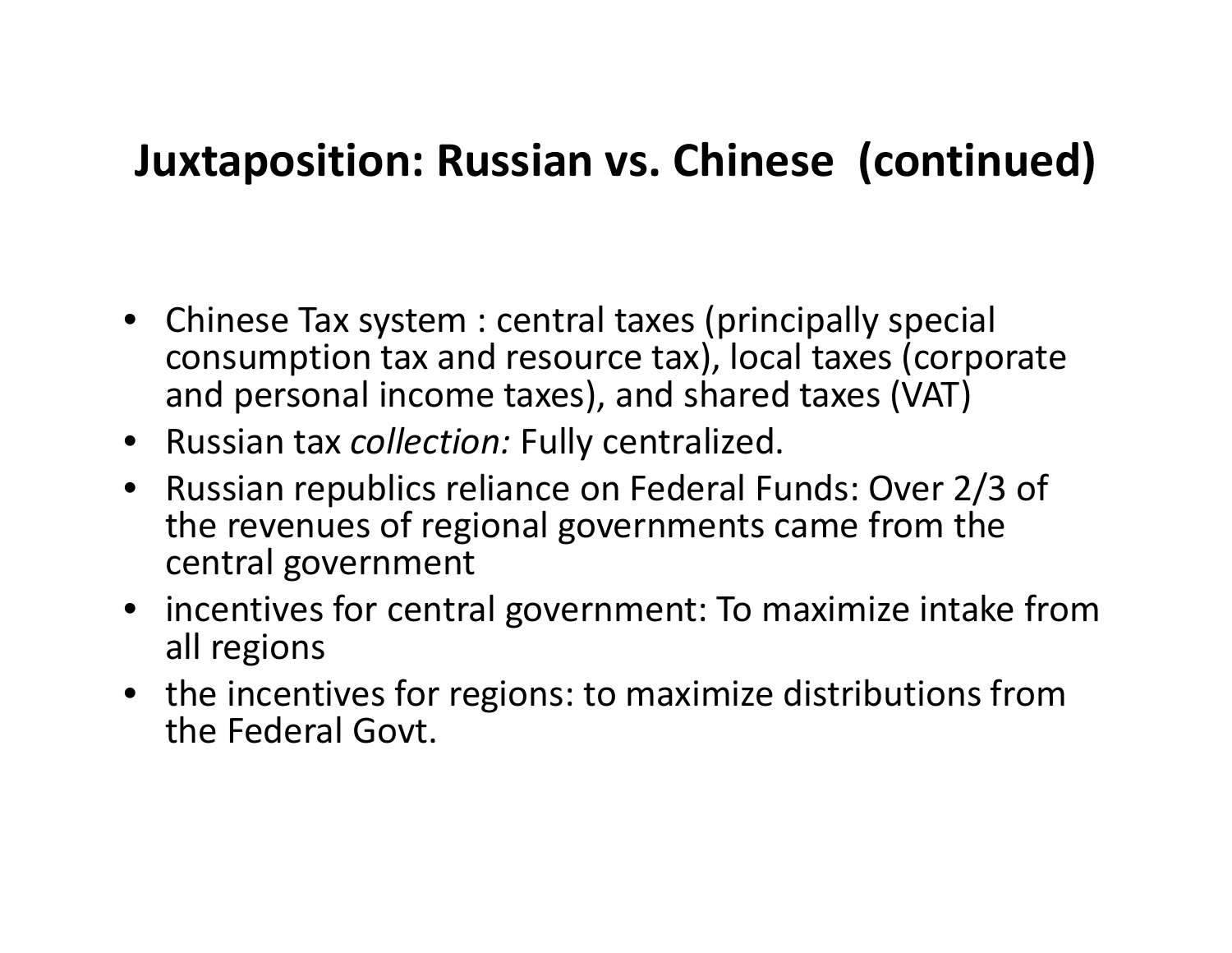# Russian Republic of Komi

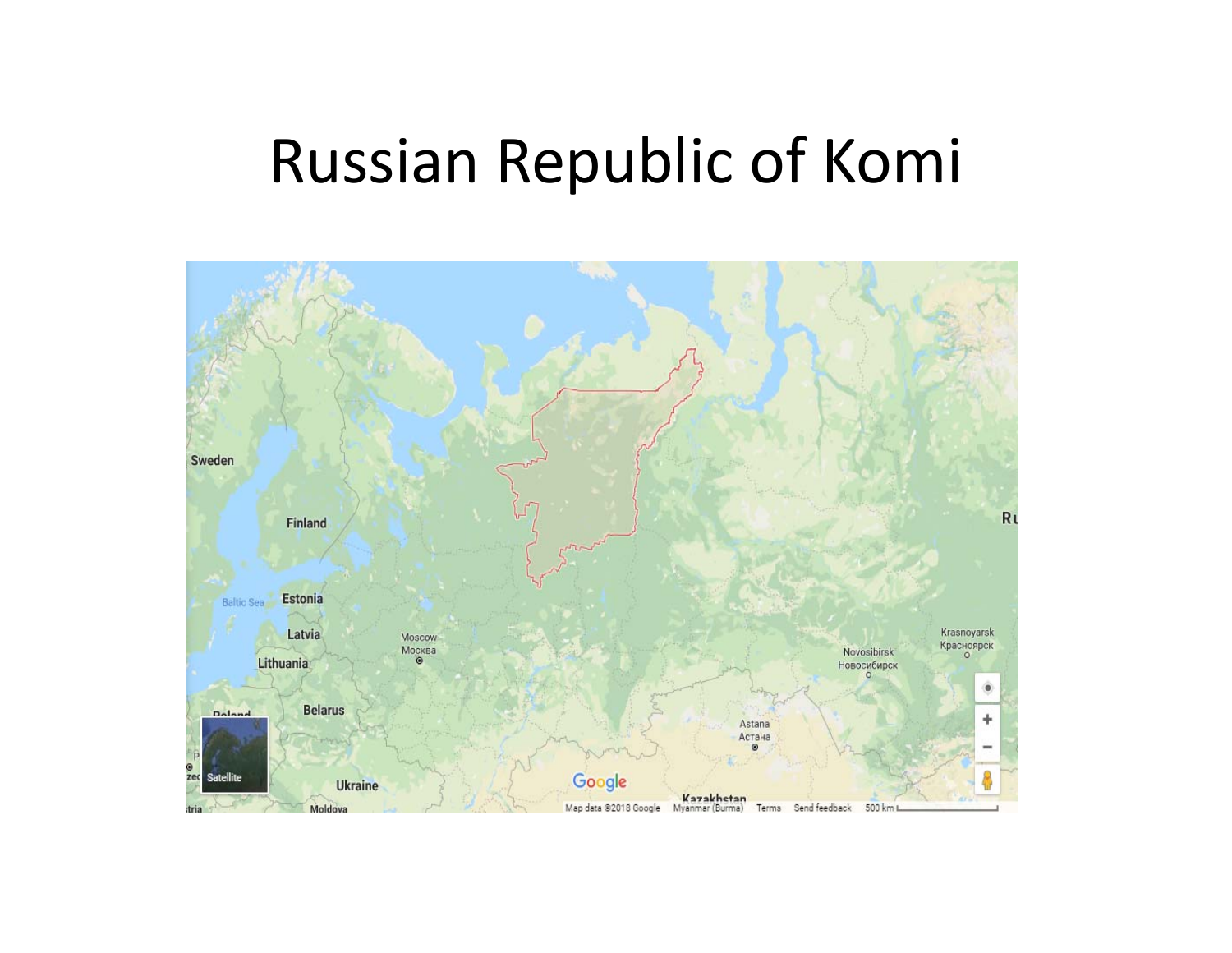#### **Russian Governance and Business Environment**

- Local governments had no great incentives to grow local businesses and to expand their tax base.
- Local officials imposed frontloaded costs on businesses by corruption **>>** Destroyed wealth before any wealth was created.
- Russian local and regional governments considered their control as one time game, instead of a repeated game.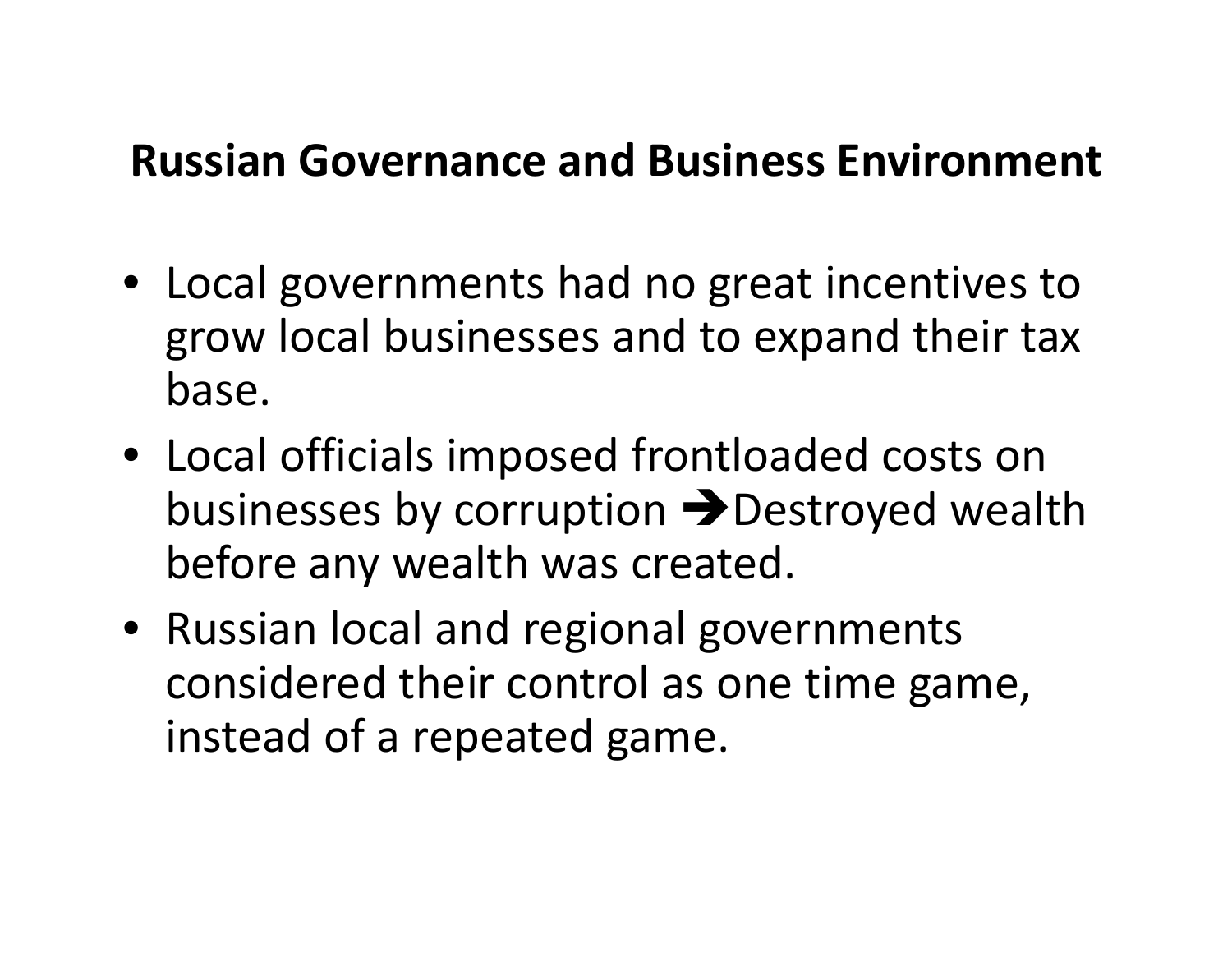# Chinese Way to SOEs Reforms

- estimated number of surplus labor: 10% to 32% of the workforce
- • Banking system was to provide SOEs with credit, enabling SOEs to absorb slower-to-adjust part of the local workforce and provide social stability
- Only after
	- 1994 Labor Law was passed
	- national insurance system for unemployment and retirement was set up and became operational,

did the mass lay-off begin in earnest in the mid-1990s.

- 80,000 SOEs (mid-1990s)
- 26,101 (2006, end)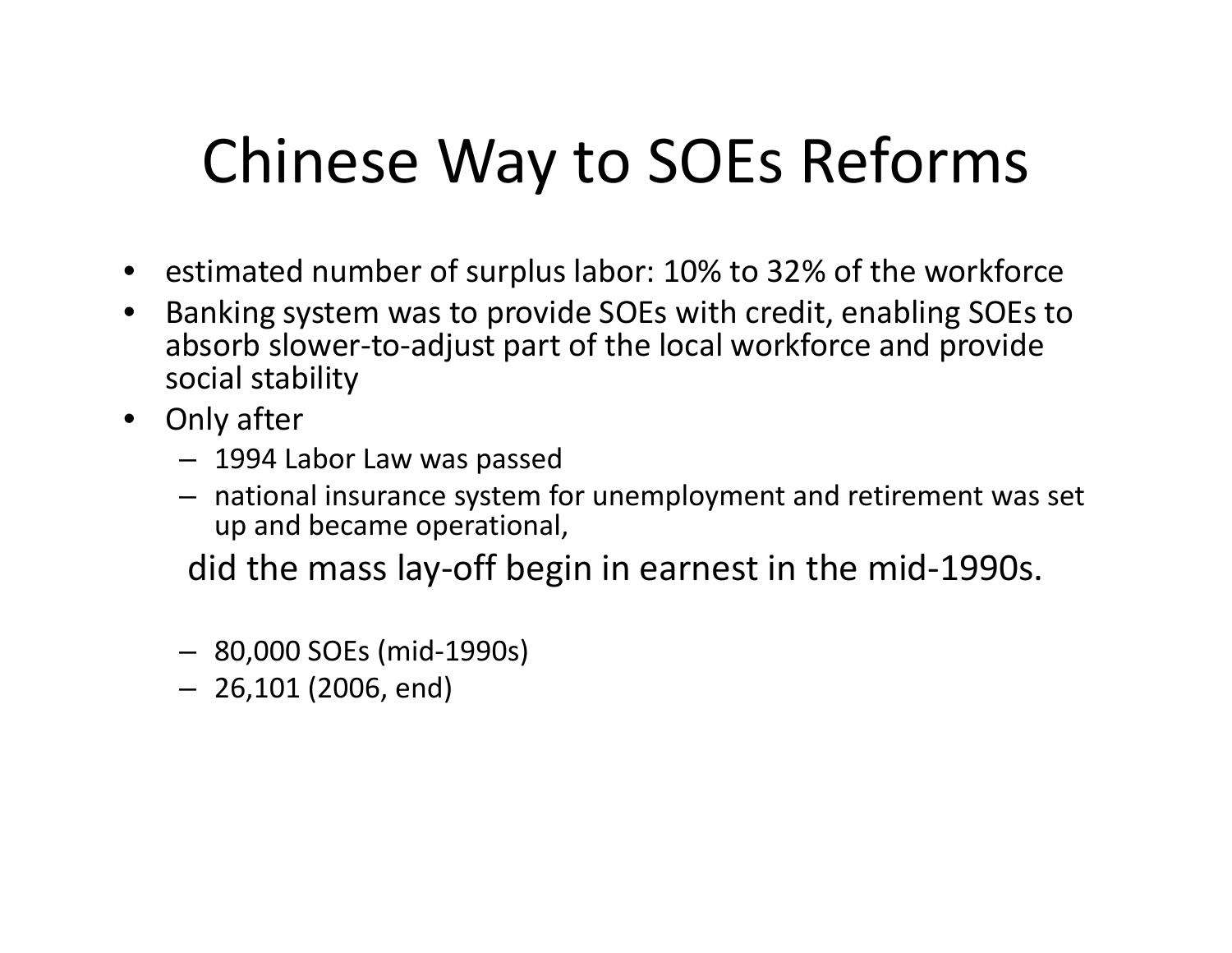### Resource Leakage from SOEs to Private Firms: China

- **Trade credit**: extended by the public sector firms to the private firms (**Triangle Debt**)
- **Loan rerouting:** either by banks themselves or by SOEs (
	- – $-$  SOEs with more allocated credit: more likely to provide credit to private firms
	- – $-$  Transfer may be more discreet: set up joint venture with the recipient private firms
	- – funds transfer observed consistently from capital-scarce inland provinces to more affluent coastal provinces
	- – $-$  from the listed SOEs to the firms in the private sector (Isingtao beer)
- $\bullet$  **"stripping" and "tunneling" assets** of the SOEs
	- – $-$  In "restructuring" spin off a subsidiary with most productive assets and workforce of the old SOE, leaving the old SOE with debt, obsolete machinery, and old workers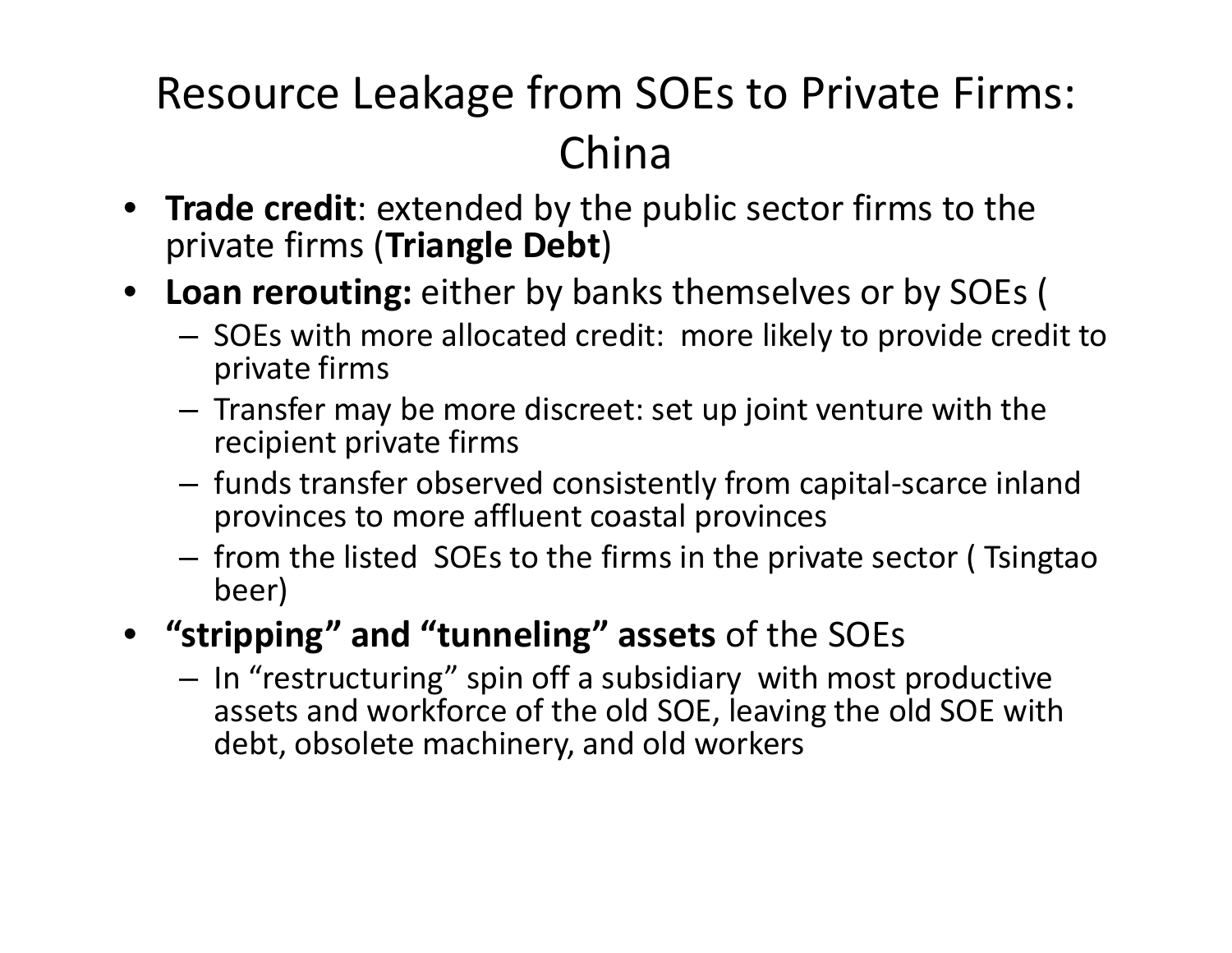Juxtaposition of Russian & Chinese reforms: a crucial difference

- Russia did not offer an environment that the private business could thrive. Russia's institutions, especially the local governance, were not conducive for the conduct of businesses.
- Leakage of resources from the state sector to the private sector was not efficiently used